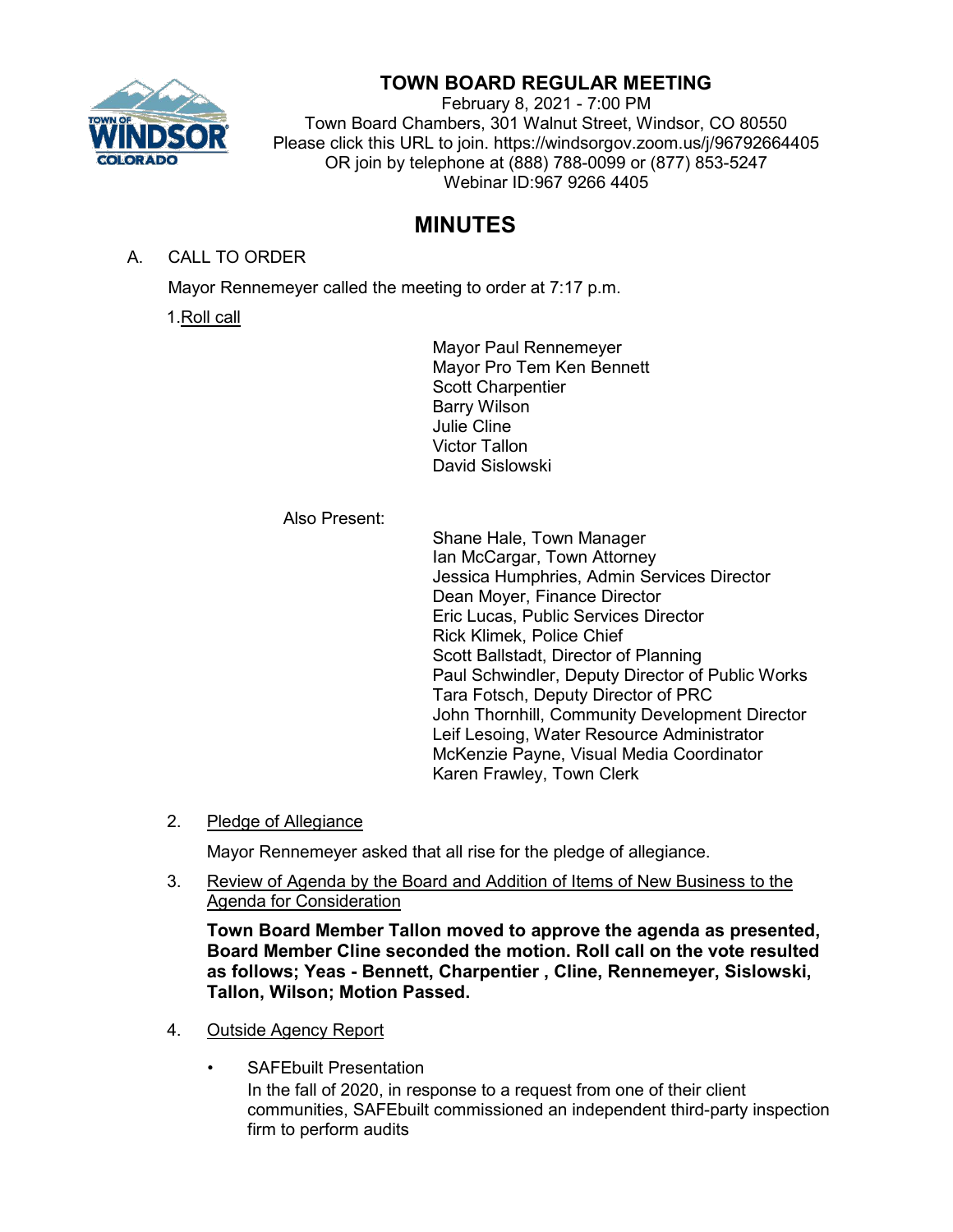on their inspection process for single-family homes. The purpose of the audit was to evaluate the process and identify deficiencies where possible training opportunities may exist. SAFEbuilt then decided to expand the scope of the audits to include other client communities in northern Colorado to ensure consistency and quality of service across the board. SAFEbuilt staff met with Windsor Town Manager, Community Development and Planning management in October 2020 to discuss the scope and process used to complete the audits before proceeding.

The enclosed presentation materials provide an overview of the findings of the audits undertaken in Windsor and actions that SAFEbuilt is taking as a result. SAFEbuilt will present these materials and be available for any follow up Town Board questions.

Russ Weber with SAFEbuilt provided the Board with a quality assurance audit presentation.

- 5. Board Liaison Reports
	- Town Board Member Charpentier Chamber of Commerce, Clearview Library Board

Town Board Member Charpentier reported that there are no updates with the Clearview Library Board for this meeting.

Town Board Member Charpentier reported that the Chamber continues to have open houses and ribbon cuttings.

• Town Board Member Wilson - Planning Commission, Larimer County Behavioral Health Policy Council

Town Board Member Wilson reported that from the Larimer County Behavioral Health Policy, Carol Bennis from ChildSafe Colorado [\(https://www.childsafecolorado.org/\)](https://www.childsafecolorado.org/) presented the BHPC with a virtual site visit and overview of her agency's work.

Mission: Our mission is to break the cycle and heal the trauma resulting from childhood abuse and neglect with specialized treatment, education, and community outreach.

Katina Norwood and David Rout from Homeward Alliance [\(https://www.homewardalliance.org/\) p](https://www.homewardalliance.org/)resented a video tour of their agency's work on the FUSEexpansion project.

Mission: Empowering Individuals and Families who face homelessness to survive, move forward, and thrive.

Barry Wilson was elected as the first Chair of the Behavioral Health Policy Council. The BHPC consists of a County Commissioner, a representative from each of the 8 municipalities within Larimer County, and 6 at-large members. The BHPC Chair duties include: The Chair shall be principal executive officer of the Behavioral Health Policy Council and as such, shall, when present, preside at all meetings of the BHPC. Duties to preside shall include, ensuring a quorum to start meetings, lead discussions and decisions made by the Council as well as submit motions for review. The Chair shall have the same right as any other member of the Council to vote on motions before the Council and speak for or against them. The Chair shall provide information and input for the preparation of the agenda for BHPC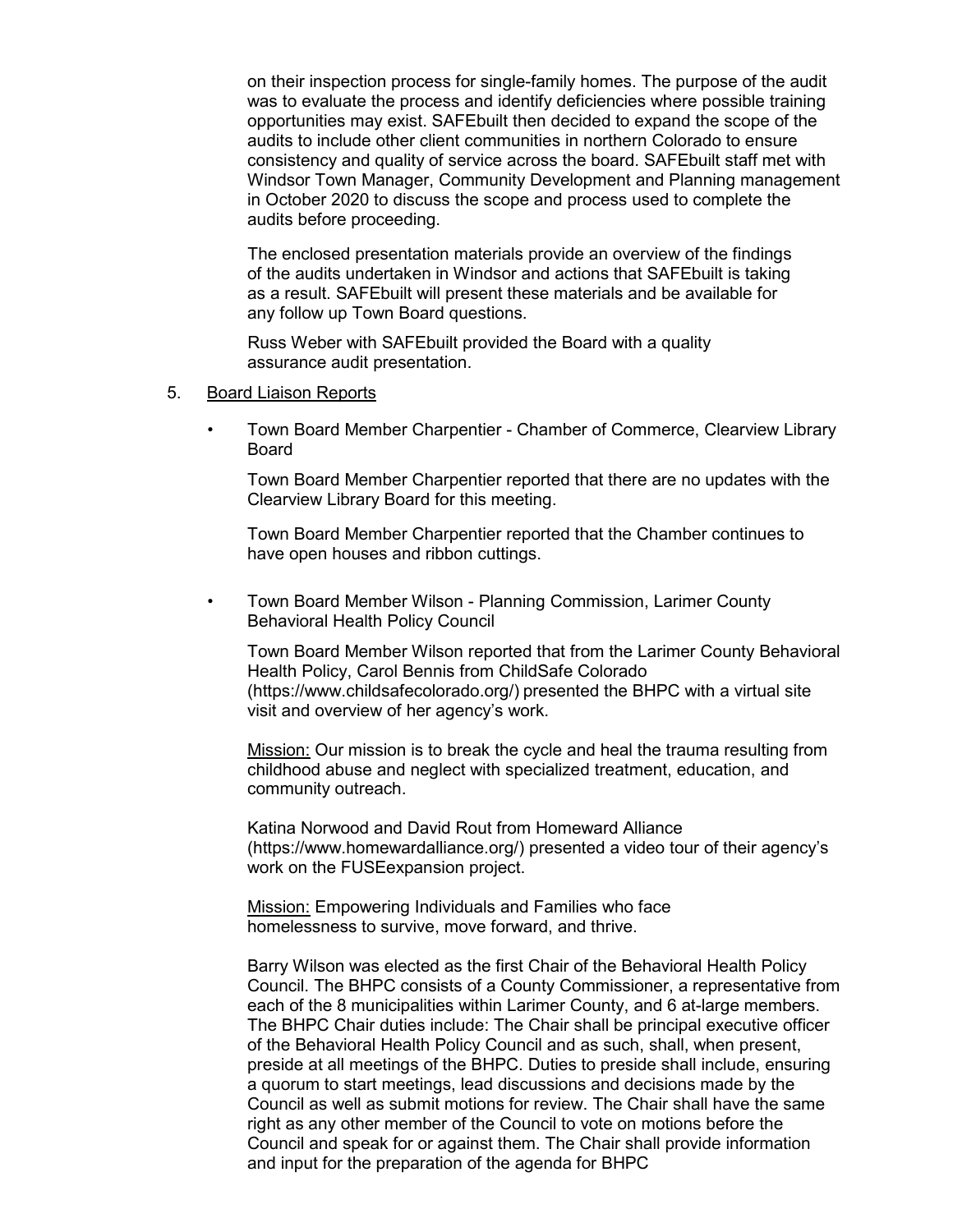meetings. The Chair shall act as the official spokesperson for the Council and enforce all by-laws. The Chair shall sign all documents approved by the BHPC, when necessary. The Chair may represent the Council's interest in transactions with the Larimer Board of County Commissioners. The Chair shall assign and delegate any such responsibilities as needed. In general, the Chair shall perform all duties incident to office and such other duties as may be prescribed by a majority of the members of the BHPC, within the Council's authority.

Town Board Member Wilson reported that the Planning Commission met last Wednesday and all items were quasi-judicial which will all come before the Board.

• Mayor Pro Tem Bennett – Water and Sewer Board, 34, and I-25 Coalition's

Mayor Pro Tem Bennett reported that the Water and Sewer Board will meet next week.

Mayor Pro Tem Bennett reported that the I-25 Coalition met last Wednesday and had two guest speakers. Matt Gray who is a State Representative in House District 33 out of Broomfield and Faith Winter out of Senate District 24 who presented on a transportation bill and funding.

Mayor Pro Tem Bennett reported that the 34 Coalition met last Thursday and are finalizing the design for 35th and 37th Avenue in Greeley on Highway 34. The 17 and 34 interchange, CDOT is ready to do a virtual or online open house to get public feedback. The 34 Coalition wants to review its mission and will meet in March and April to review priorities. Scott James was selected as the new chairperson.

• Town Board Member Cline – Tree Board, Poudre River Trail Corridor Authority, Historic Preservation Commission

Town Board Member Cline reported that the Historic Preservation Commission will not be meeting for at least another month as they meet quarterly.

Town Board Member Cline reported that the Tree Board met at the end of January and are getting ready for Arbor Day. They have made an announcement and video that will be given out to schools in an effort to have kids participate in the Arbor Day calendar challenge. The judges have been selected to pick the winners. The board was able to, with donations, put together the calendar for last year that was missed due to budget cuts from COVID.

Town Board Member Cline reported that Poudre River Trail Corridor Authority met the end of January and another Windsor Representative was selected to serve on the authority, Myles Baker is now the Windsor liaison on the Board and is excited to have someone who is a Larimer County representative to help broaden the perspective of the trail. The experience in partnership subcommittee has been reviewing the cycling without age program and been meeting with a marketing group to update the logo and other things.

• Town Board Member Tallon - Parks, Recreation and Culture Advisory Board, Great Western Trail Authority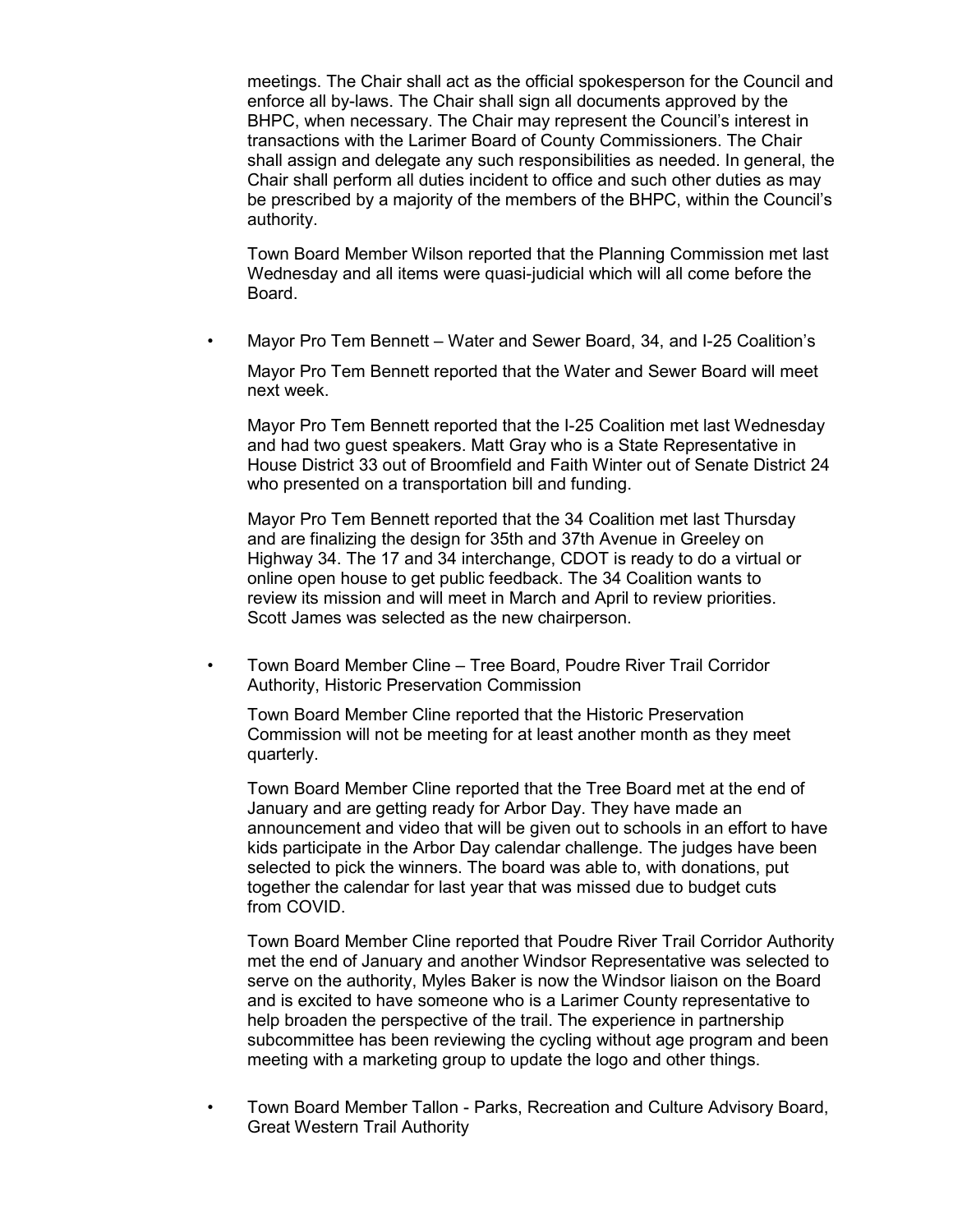Town Board Member Tallon reported that the museum has changed their logo and patches. The museum has brought in a bunch of new acquisitions. Discussed at the meeting were the goals for administration, there are twentytwo major projects being looked at. Creation of the business division for the departments and they are putting a division together that is looking at businesses they are working with within the Park and Rec. Parks goals include creation and implementation of legal standards, completion of the system wide depreciation program, and cemetery landscaping projects. Discussion on all of the projects with trails were covered. Implementation of public swimming lessons and the creation of a public art commission were discussed. Looking at hot air balloon launch permit fees and determining if they need to be increased.

Town Board Member Tallon reported that Great Western Trail Authority has paid back the loan from the Town of Windsor. The trail manager's report covered the railing being installed at all the County Roads. The extension for the CDOT grant that was requested was approved. There is still an issue with horses tearing up the trail and the authority is looking at options on how to proceed.

• Town Board Member Sislowski - Windsor Housing Authority, Windsor Severance Fire District

Town Board Member Sislowski reported that there is no report as both boards will be meeting in the next two weeks.

• Mayor Rennemeyer - Downtown Development Authority, North Front Range MPO Mayor Rennemeyer reported that there is no update with the Downtown Development Authority at this time.

Mayor Rennemeyer reported that the North Front Range MPO held their monthly meeting last week where members discussed the projects that are in the ten-year pipeline and received an update from Evans regarding the project at 37th Street and Hwy 85.

#### 6. Public Invited to be Heard

Mayor Rennemeyer read the following statement:

I have a letter that I would like to read to the Town Board, to the staff and to all my fellow Windsor residents. I want to take a moment to address and provide finality on two matters that should have been settled weeks ago. In our last scheduled meeting of the year, December 14th, Windsor's Town Manager Shane Hale and our Economic Development Director Stacy Miller presented our board with three options regarding business recovery options related to the Food Delivery Service program. We could hold a special meeting, wait until the next regular board meeting in mid-January, or we could direct staff to respond quickly on an opportunity to bring relief to local restaurants. Six out of our seven board members preferred that our Town Manager execute the contract without any delay. Six out of our seven board members felt a sense of urgency to support our local business community. At the start of January—during our first work session of the year— Windsor's Town Manager and our Economic Development Director once again addressed the board, updating the board that the contract had not been executed and asking once again if we would like to formally adopt the contract or to have our Town Manager act expeditiously.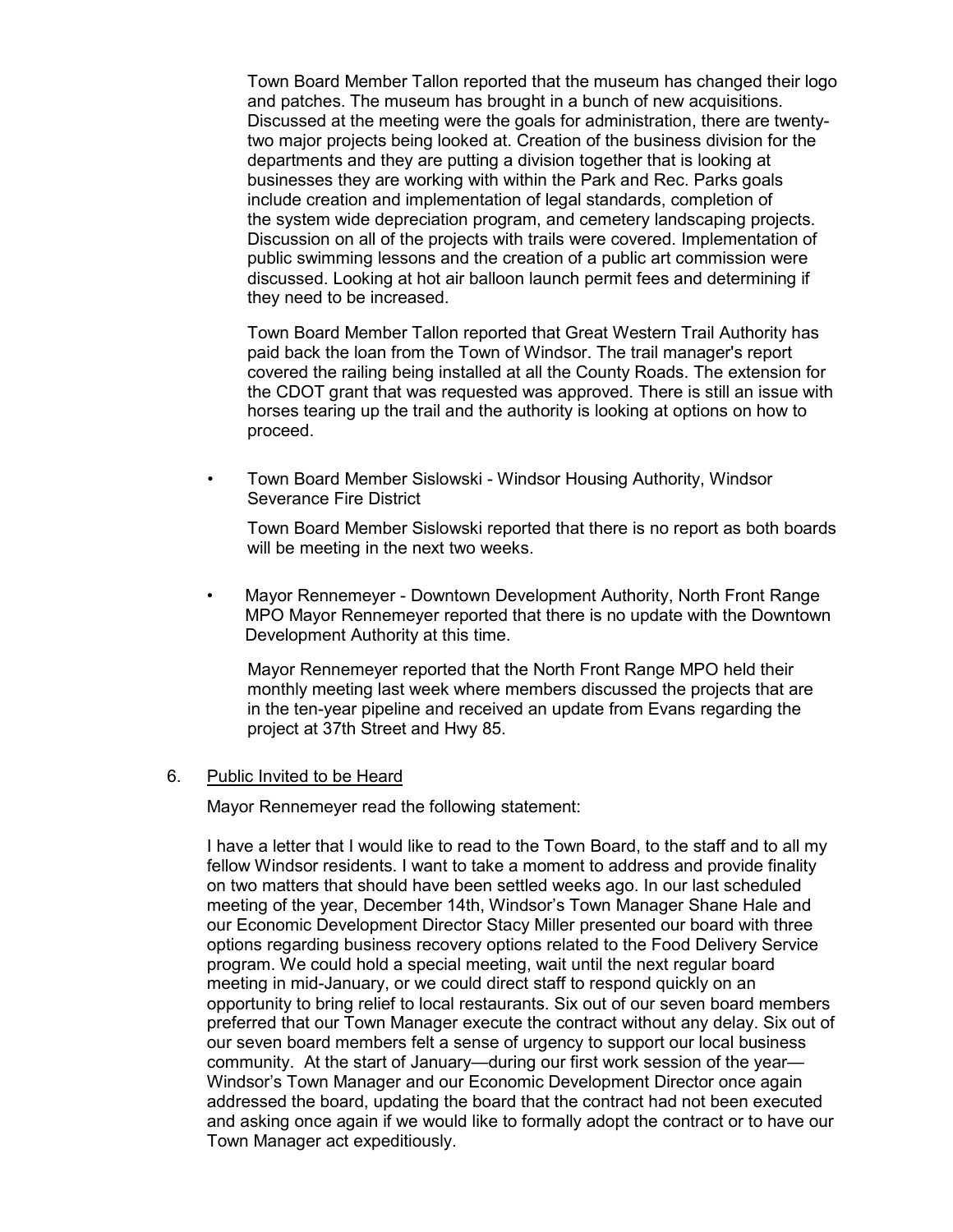Once again, six out of our seven board members preferred that our Town Manager execute the contract when it was ready. Seven out of… I'm sorry, six out of the seven board members felt a sense of urgency to support our local business community. Windsor's Town Board continues to watch, listen, learn and decide through this process. The Town of Windsor has supported a multitude of business recovery efforts over the past year providing \$100,000 in marketing grants, allowing sales tax deferrals, and supporting the Larimer County and Upstate Colorado Funds for business recovery. Currently, the Town of Windsor is administering over \$140,000 in grants for local businesses through the State of Colorado and just colaunched the only municipal 5-star inspection program in the state. We are doing this in conjunction with the Cities of Greeley and Evans and this program will allow participating Windsor businesses to operate at an increased capacity once safety metrics have been met. We supported the Chamber of Commerce and through them granted PPE money and a "shop local" program. The Town took picnic tables from community parks and loaned them to restaurants in need as a way to increase our outdoor dining options. We participated in a program with our Downtown Development Authority to find permanent outdoor furniture for businesses. We purchased heaters and outdoor greenhouses, some of which you may have seen around town recently. With businesses in mind, we directed federal CARES Act funding and put our focus on the local business community. Under the leadership of the Town Board and myself as your Mayor and the guidance of our Town Manager through the Emergency Ordinance, Windsor staff have been instructed to act and act swiftly. We've designated downtown parking in support of carry-out ordering. We've shortened liquor license review from 30 to 14 days so the liquor premise could be extended outdoors without any delay. We've waived park use fees in support of Windsor fitness businesses so they could hold outdoor classes when indoor capacity was otherwise restricted. All of these actions were done with my knowledge, input and blessing, and I haven't seen any abuse with the exercise of these powers. All of these actions have been taken under the supervision and support of Windsor's Town Board through the guidance of the Town Manager Shane Hale. Moreover, we will continue to identify additional ways to help Windsor's businesses power through this pandemic and we are going to continue to act quickly. The Town Board was very clear when approving the Food Delivery Service Program. Town Board was well-informed on the actions of the program and decisions [we] were made using Town Board oversight and governance. Additionally, our Town Manager has always consulted with me before taking any action—I can confirm that both he and I have had regular meetings throughout this pandemic. When time has allowed, the entire Town Board has been consulted and regularly updated on these actions. We're done. It's time to lay any issue of wrongdoing regarding the Food Delivery Service Program to rest. While the Town of Windsor continues to deal with the COVID-19 pandemic, we remain in a state of emergency. Until it's deemed completely safe to re-open every school and business to 100% capacity, we remain in a state of emergency. Until our neighbors do the same, we are in a state of emergency. Until the State of Colorado no longer operates under a State of Emergency declaration, locally we will remain, in a state of emergency. Until we can, can travel safely/freely between countries, we remain in a state of emergency on even a national level. Additionally, while I certainly acknowledge that there are some very serious actions that could be ordered by the Town Manager such as a curfew or closing of businesses, any of these actions would require Windsor's Town Board to extend the order after no more than 72 hours. This is a pandemic affecting national and global populations. Until we see this change—we remain in a state of emergency. Our goal is 100% to operate at 100%—but we're not there yet. There hasn't been an abuse of power evidenced by Town Manager Shane Hale's actions. This is yet another matter that needs to be laid to rest.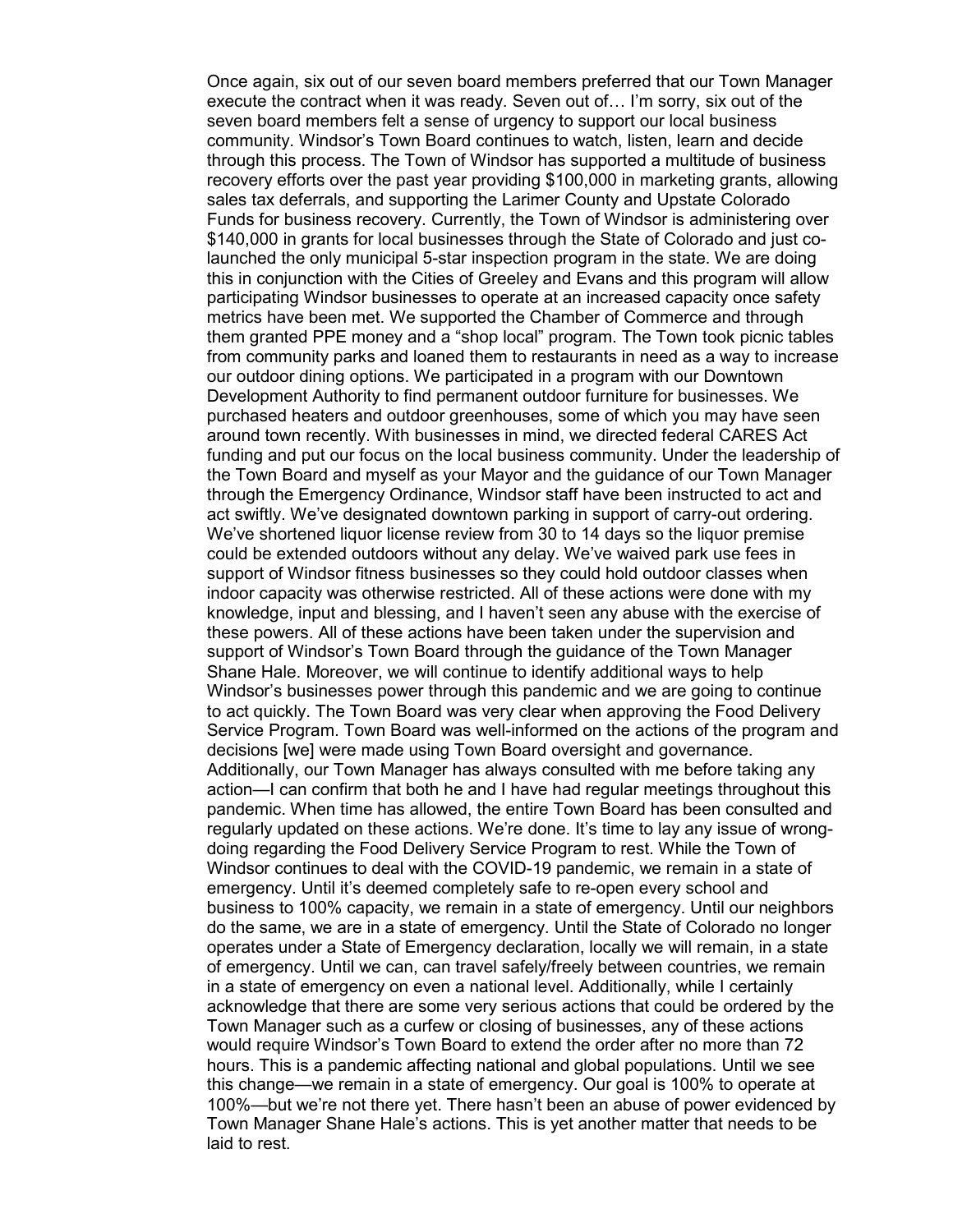Regarding Windsor's Emergency Declaration, I expect Town Board to revisit it when deemed appropriate. Like all of our decisions, the Town Board will consider safety data and state metrics. If needed, we will continue to act swiftly and have [and have] instructed our Town Manager to do the same. In short, the Town Board will continue to lead and support efforts that back local businesses while recognizing that we're in the midst of a pandemic that goes beyond Windsor's taxpaying borders. We will do everything in our power to support local businesses and that starts with me, your mayor. Thank you.

Mayor Rennemeyer opened the meeting up for public comment, to which there was none.

#### B. CONSENT CALENDAR

- 1. Minutes of the January 25, 2021 Town Board Meeting K. Frawley, Town Clerk
- 2. Report of Bills January 2021

**Town Board Member Tallon moved to approve the consent calendar as presented, Mayor Pro Tem Bennett seconded the motion. Roll call on the vote resulted as follows; Yeas - Bennett, Charpentier , Cline, Rennemeyer, Sislowski, Tallon, Wilson; Motion Passed.**

#### C. COMMUNICATIONS

- 1. Communications from Town Attorney
- 2. Communications from Town Staff

Per Chief Klimek, on March 27th Windsor will be hosting with the help of the Rec department the Polar Plunge and would encourage any Board members or staff who would like to participate to sign up.

3. Communications from Town Manager

Per Mr. Hale, the monthly Enviso report is included in the packet.

- a. Monthly Board Report
- 4. Communications from Town Board

#### D. EXECUTIVE SESSION

1. An Executive Session Pursuant to C.R.S. § 24-6-402 (4)(e)(I) for the Purpose of Determining Positions Relative to Matters that may be Subject to Negotiations; Developing Strategy for Negotiations; and Instructing Negotiators with Respect to Agricultural Land Purchase – John Thornhill, Community Development Director

**Town Board Member Charpentier moved to enter into an Executive Session pursuant to Colorado Revised Statutes 24-6-402(4)(e)(I) for the purpose of determining positions relative to matters that may be subject to negotiations; developing strategy for negotiations; and instructing negotiators with respect to agricultural land purchase, Town Board Member Tallon seconded the motion. Roll call on the vote resulted as follows; Yeas - Bennett, Charpentier , Cline, Rennemeyer, Sislowski, Tallon, Wilson; Motion Passed.**